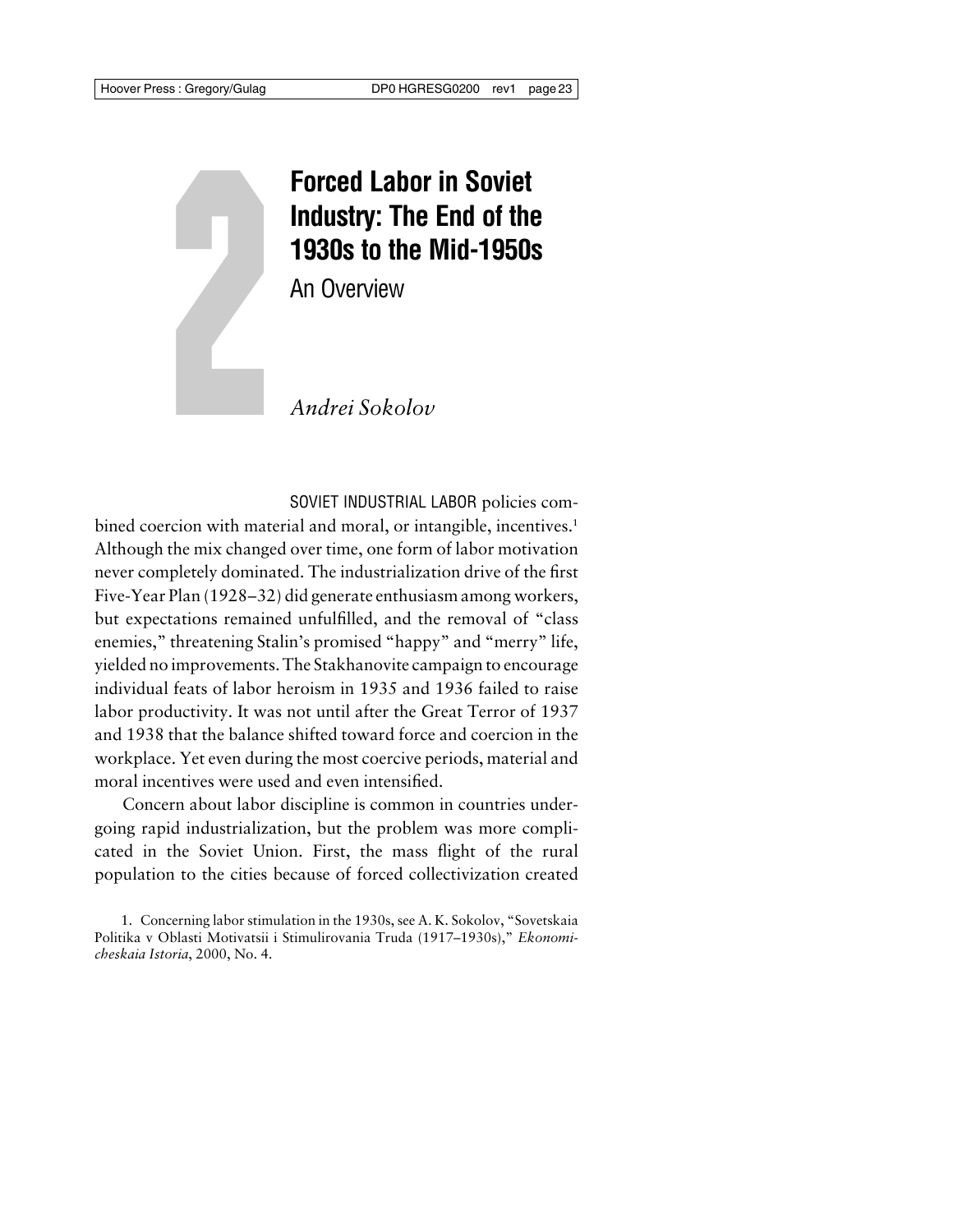an industrial labor force with no factory experience and with its own ideas of discipline. The priority of heavy industry required heavy manual labor by both skilled and unskilled labor, but the emphasis on heavy industry meant that there were few consumer goods to motivate labor. The high turnover rate of industrial workers*(tekuchest')*remained a persistent sore point. As long as workers were free to change jobs in "free" local labor markets, planners could not direct and hold workers to complete planned tasks. Administrative recruitment could not direct sufficient labor according to staffing plans, and actual labor distributions diverged from planned tasks. Workers tied to factories for a period after completing their education failed to observe their obligations and sought out other employment.

## MORE "STICKS" THAN "CARROTS"

The causes of the economic slowdown of the late 1930s, called "the economic fever," following the successful second Five-Year Plan (1933–37), remain obscure. The growth of military industry "to strengthen the military preparedness of the world's first state of workers and peasants" was one factor. Automatic deductions were taken from workers' pay for the "motorization of the red army," and the budget shifted from investment to defense. Regardless of the slowdown's actual causes, the Soviet leadership decided the slowdown was caused mainly by "worker relationships" and was determined to apply force and coercion to improve discipline in the workplace. Among Soviet leaders the opinion was widely held that "the 'ruling class' [workers] had become impudent" and that it was "time to tighten the screws." The decision to apply force in the workplace was accompanied by the vast growth of penal labor as the Gulag filled with the victims of the Great Purges. The construction of large projects and the opening of new regions with prison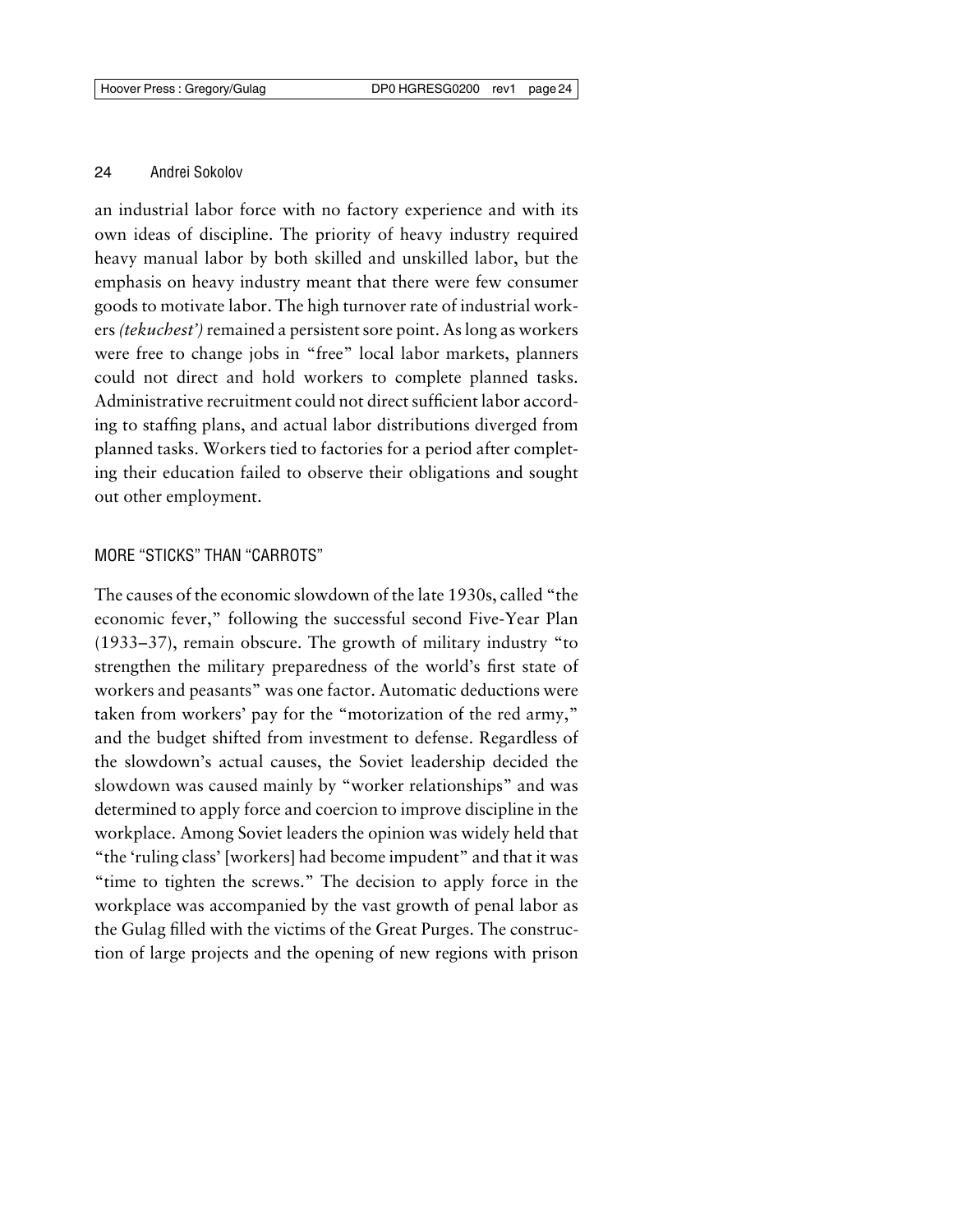labor reinforced the notion that economic problems could be decided by force.

Laws passed in the late 1930s and early 1940s provided the legal basis for draconian measures against industrial workers. On December 20, 1938, the Council of People's Commissars (the highest state body) approved the decree "On the obligatory introduction of work books in all enterprises and institutions," a law designed to attack labor turnover and to reduce the free movement of labor among enterprises. Labor contracts were increased to five-year terms; all job changes, salary and reward histories, punishments, rebukes, and reasons for firings were registered in the labor book, which the cadres department used to evaluate workers' performance. In January of 1939, the Council of People's Commissars decreed that tardiness of 20 minutes or more constituted an unauthorized absence from work. On June 26, 1940, the Presidium of the Supreme Soviet approved the decree "On the transition to an eight hour work day, a seven day work week, and the prohibition of voluntary departures of workers from enterprises and institutions." The June 1940 law tied the worker to the enterprise and introduced criminal punishments for laziness, poor discipline, and tardiness. In August of 1940, criminal punishments were introduced for minor workplace infractions, such as drunkenness, hooliganism, and petty theft. The October 1940 reforms of vocational education raised the term of obligatory work after graduation to four years and prohibited voluntary departures. In some schools, criminal punishments were given for discipline violations and for unauthorized leaves.

Although later conveniently interpreted as necessary preparations for war, these harsh labor measures were passed more than one year before the surprise Nazi invasion of June 22, 1941. Soviet propaganda depicted the increased force in the workplace as an initiative from the workers themselves. On the eve of the passage of the 1940 labor decrees, the plenum of trade unions gave official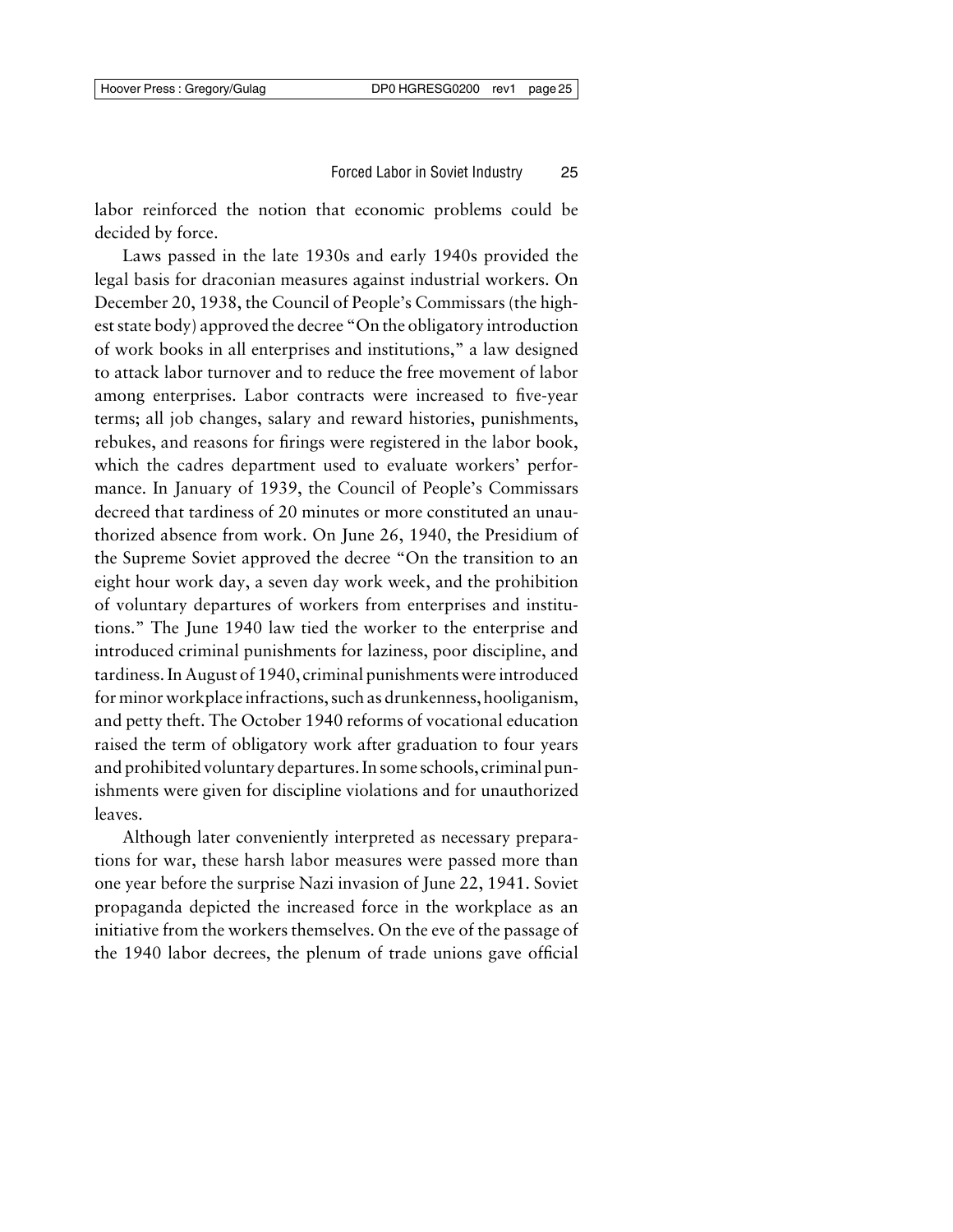support for battles against laziness, drunkards, and thieves. Meetings organized in factories and enterprises supposedly enthusiastically supported the new labor laws. Western authors and some contemporary Russian historians, in contrast, regard the move to force and coercion as a natural consequence of the logic of a totalitarian state but ignore the fact that economic methods of labor motivation remained in use. In reality, the Soviet leadership was engaged in the difficult balancing act of attempting to raise labor productivity by combining different methods of labor motivation, swinging between force and economic motivation.

At the same time as force and coercion were increasing, economic incentives were being raised. In the three years leading up to war, worker pay rose substantially. In 1937 a minimum wage of 110 to 115 rubles a month was established. In 1940 alone, the wage fund rose more than 50 percent; the wages of manual ferrous metallurgical workers rose 11 percent; and the wages of engineeringtechnical workers, 28 percent. The average monthly pay of workers was 331 rubles a month, with engineering-technical workers earning 696 rubles.<sup>2</sup> As a further indicator of the importance of economic incentives, pay scales were further differentiated to reward skilled workers in priority industries. Skilled technical workers were paid twice as much as unskilled workers. Since workers spent 55 percent of their income on food,<sup>3</sup> the Council of People's Commissars on October 7, 1940, allowed workers to farm small garden plots, and in a short time, one million workers were farming private plots, which held one-third of the nation's cows and pigs.4 In 1937, a commission for the safety of workers was created that introduced factory inspectors; large factories opened their own clinics. By 1938,

- 2. A. V. Mitrofanova, *Rabochii Klass SSSR Nakanune i v Gody Velikoy Otechestvenno Voiny, 1938–1945 gg* (Moscow: Nauka, 1984), 128.
	- 3. Ibid., 129.
	- 4. Ibid., 132.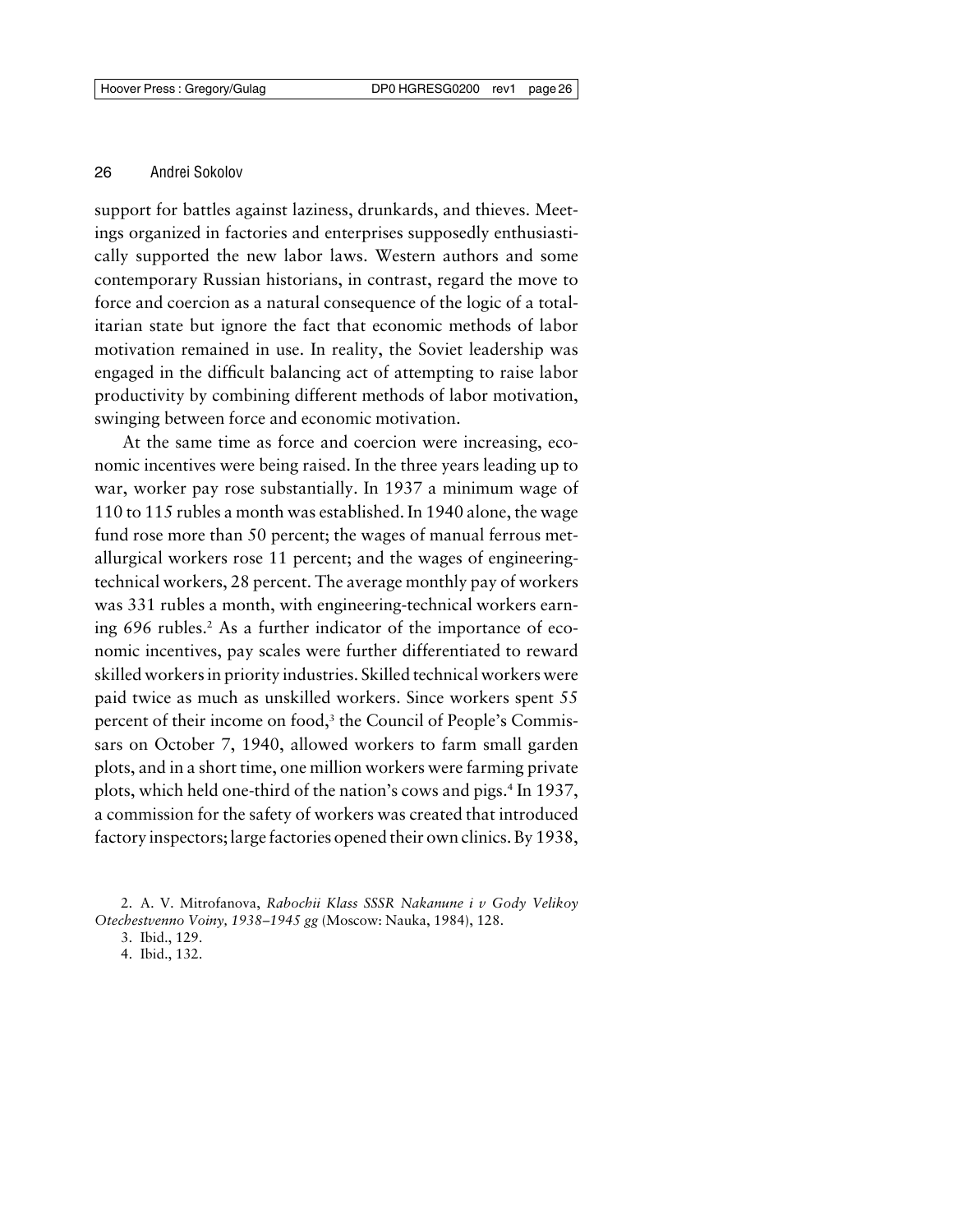1,838 sanatoriums and 1,270 "houses of rest" were in use. On the eve of the war, enterprises supported twelve thousand camps for young pioneers.5 Only party personnel, highly trained specialists, leading scientific workers, and "leading workers" were assigned individual apartments. Most workers lived in crowded communal apartments and dormitories. In 1940, the average worker in a large Moscow automotive plant was assigned 4.5 square meters of living space.<sup>6</sup> The opportunity for a leading worker to receive an apartment was therefore a formidable incentive. On December 27, 1939, the "Hero of Socialist Labor" award was established, which provided opportunities to enter the party or receive promotions. Such rewards could be individual or collective. For example, the factory "Hammer and Sickle" received the Lenin Medal for its service to the building of socialism in 1939.

Measures passed on the eve of World War II used both "carrots" (wage differentials, the promise of better housing, medals that opened up new career paths) and "sticks" (criminal punishments for minor labor infractions). These measures do not appear to be part of the logical plan of a calculating totalitarian state but its ad hoc responses to problems that were often caused by the state's own actions. New laws were carried out in the form of "campaigns," creating permanent and extraordinary agencies, commissions, and committees, which acquired their own logic and carried measures to absurd extremes. This "campaignism" can be seen in the directives passed to strengthen discipline and order (see Table 2.1).<sup>7</sup>

The sentencing of workers for unauthorized absences and idleness reached its peak well before the German attack. In 1940 alone, of the 3.3 million cases before the People's Courts, 2.1 million were

5. Ibid.

6. Ibid., 133.

7. Compiled from the database published in V. N. Zemskov, "Ukaz ot 26 Iunia 1940 g.... (Esche Odna Kruglaia Data)," *Raduga*, 1990, No. 6, p. 46.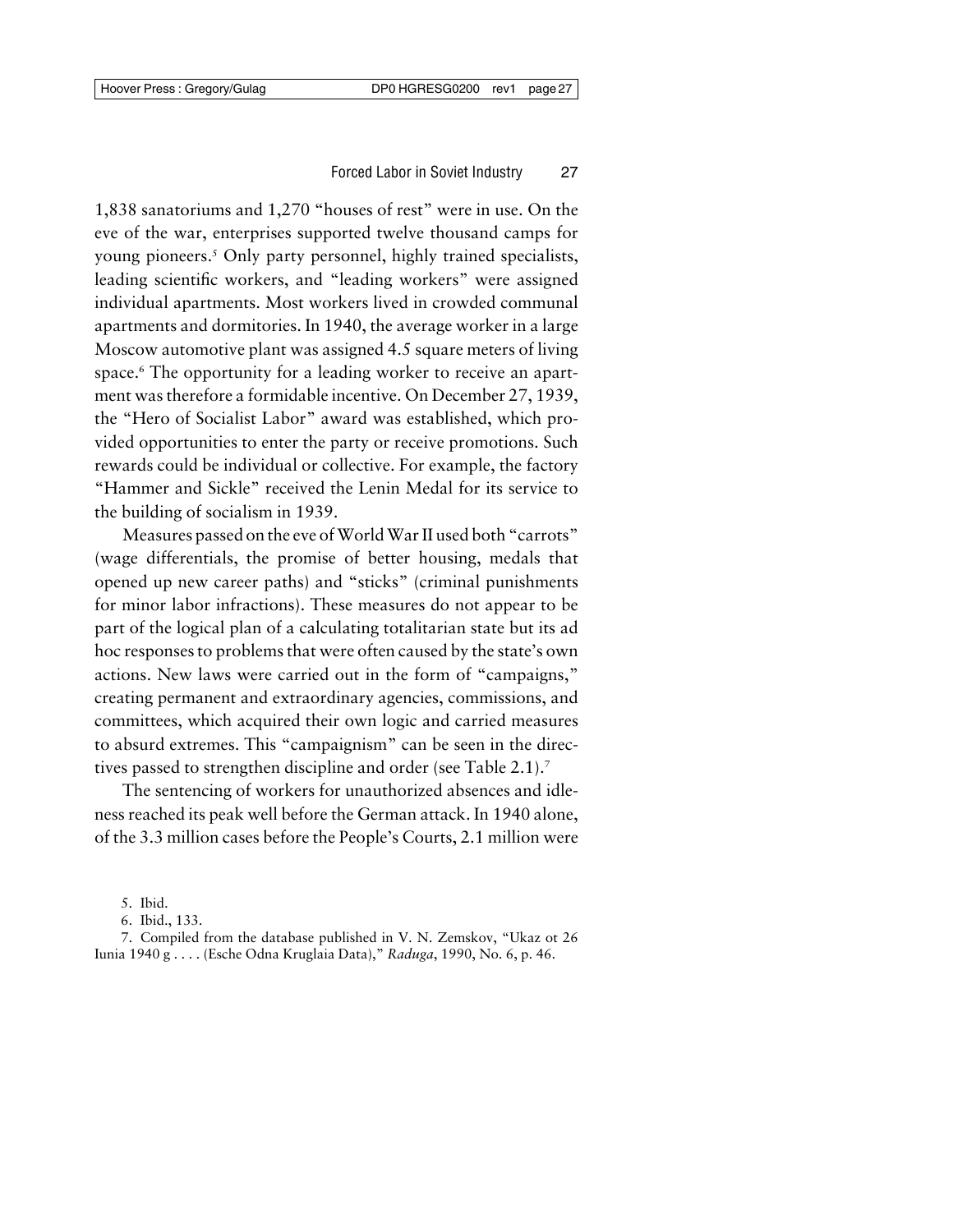| Years | Convicted by courts<br>for absenteeism<br>and lateness of<br>more than 20 min.<br>(according to the<br>law of 26 July 1940) | Convicted by courts<br>for unauthorized<br>leaving a workplace<br>(according to the<br>law of 26 July 1940) | Convicted by military<br>tribunals and courts<br>for unauthorized<br>leaving a workplace<br><i>(according to martial</i><br>law of December 1941) |
|-------|-----------------------------------------------------------------------------------------------------------------------------|-------------------------------------------------------------------------------------------------------------|---------------------------------------------------------------------------------------------------------------------------------------------------|
| 1940  | 1,769,790                                                                                                                   | 311,648                                                                                                     |                                                                                                                                                   |
| 1941  | 1,458,115                                                                                                                   | 310,967                                                                                                     |                                                                                                                                                   |
| 1942  | 1,274,644                                                                                                                   | 297,125                                                                                                     | 121,090                                                                                                                                           |
| 1943  | 961,545                                                                                                                     | 160,060                                                                                                     | 382,537                                                                                                                                           |
| 1944  | 893,242                                                                                                                     | 167,562                                                                                                     | 321,008                                                                                                                                           |
| 1945  | 941,733                                                                                                                     | 117,334                                                                                                     | 92,733                                                                                                                                            |
| 1946  | 861,340                                                                                                                     | 143,600                                                                                                     | 74,746                                                                                                                                            |
| 1947  | 684,441                                                                                                                     | 215,679                                                                                                     | 31,400                                                                                                                                            |
| 1948  | 564,590                                                                                                                     | 249,940                                                                                                     |                                                                                                                                                   |
| 1949  | 517,459                                                                                                                     | 267,869                                                                                                     |                                                                                                                                                   |
| 1950  | 513,891                                                                                                                     | 208,962                                                                                                     |                                                                                                                                                   |
| 1951  | 315,275                                                                                                                     | 133,823                                                                                                     |                                                                                                                                                   |
| 1952  | 147,885                                                                                                                     | 179,695                                                                                                     |                                                                                                                                                   |
| Total | 10,904,020                                                                                                                  | 2,774,234                                                                                                   | 1,117,421                                                                                                                                         |

### **Table 2.1 Number Convicted by Court Institutions and Military Tribunals for Lateness, Absenteeism, and Unauthorized Leaving a Workplace, 1940–52**

*Source:* V. N. Zemskov, Ukaz. soch., p. 47.

accused of idleness and unauthorized departures; almost 1.8 million workers were sentenced to six months of corrective labor without reduction in normal work hours and were reduced to one-quarter pay, and 322,000 were imprisoned for from two to four months. In 1941, 3.2 million workers were subject to sanctions, and 633,000 served prison sentences. Both serious and petty offenders were susceptible to the arbitrary decisions of their superiors, who were authorized to punish virtually any action, such as the search for a better paying job or an apartment. Such harsh measures reduced labor turnover as intended. Immediately before the passage of the June 1940 law, labor turnover in ferrous metallurgy was 6.6 percent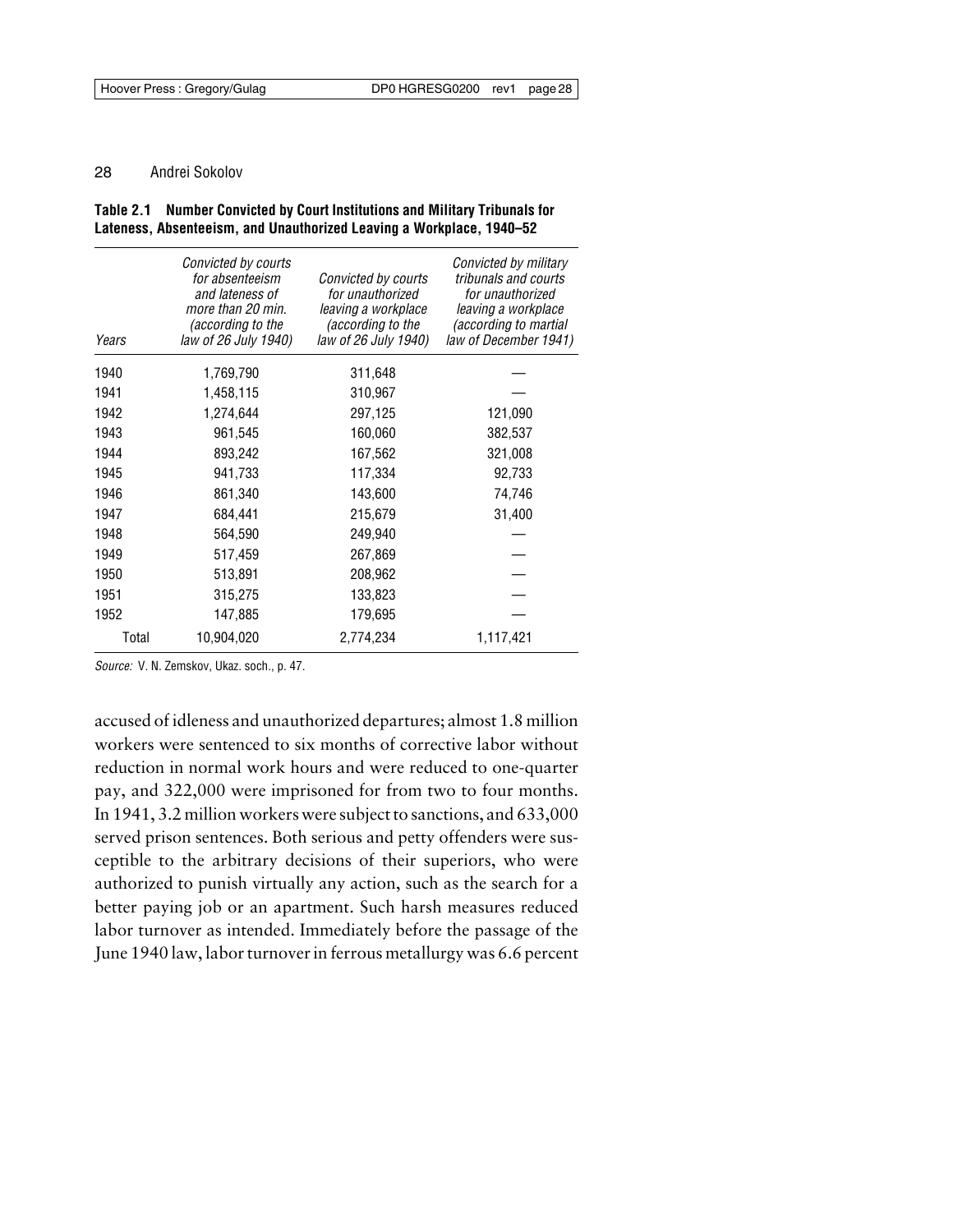a month (4.2 percent were fired for idleness), but by the end of 1940, turnover fell to 1.9 percent a month.<sup>8</sup>

The Soviet system had its ways of moderating extreme laws. The implementation of draconian decrees depended on relationships in the work collective and on personal contacts. Enterprises found ways to sabotage laws that worked against their interests. Managers concealed absences and other violations if they felt it was in their interest.

# THE WAR YEARS

The extraordinary measures and decrees put into effect in the period 1938–40 were suited to wartime. Combatant countries turned to more coercive labor measures (tying labor to factories, requiring longer hours, and so on) and appealed to patriotism. In the Soviet Union, coercive measures were particularly severe, and appeals to duty and patriotism were particularly vocal. Soviet authors emphasized patriotism as the rationale for immense sacrifices under the slogan "everything for the front, everything for victory" and saw the wartime emergency as fully justifying coercive methods. There is no dispute about the many acts of labor heroism during the war years, for example, the huge over-fulfillment of norms achieved "without sleep or rest" under the most difficult circumstances.<sup>9</sup> These wartime achievements may in fact have revealed the hidden reserves of the Soviet economy. Regardless of such individual acts of heroism, the war years saw a lowering of labor productivity on

<sup>8.</sup> Ibid.

<sup>9.</sup> It is necessary to mention among Western works that of John J. Barber and M. Harrison, *The Soviet Home Front, 1941–1945: A Social and Economic History of the USSR in World War II* (London: Longman, 1991). This book, based on Soviet sources, is free of ideological bias and covers many problems of work motivation during the war years.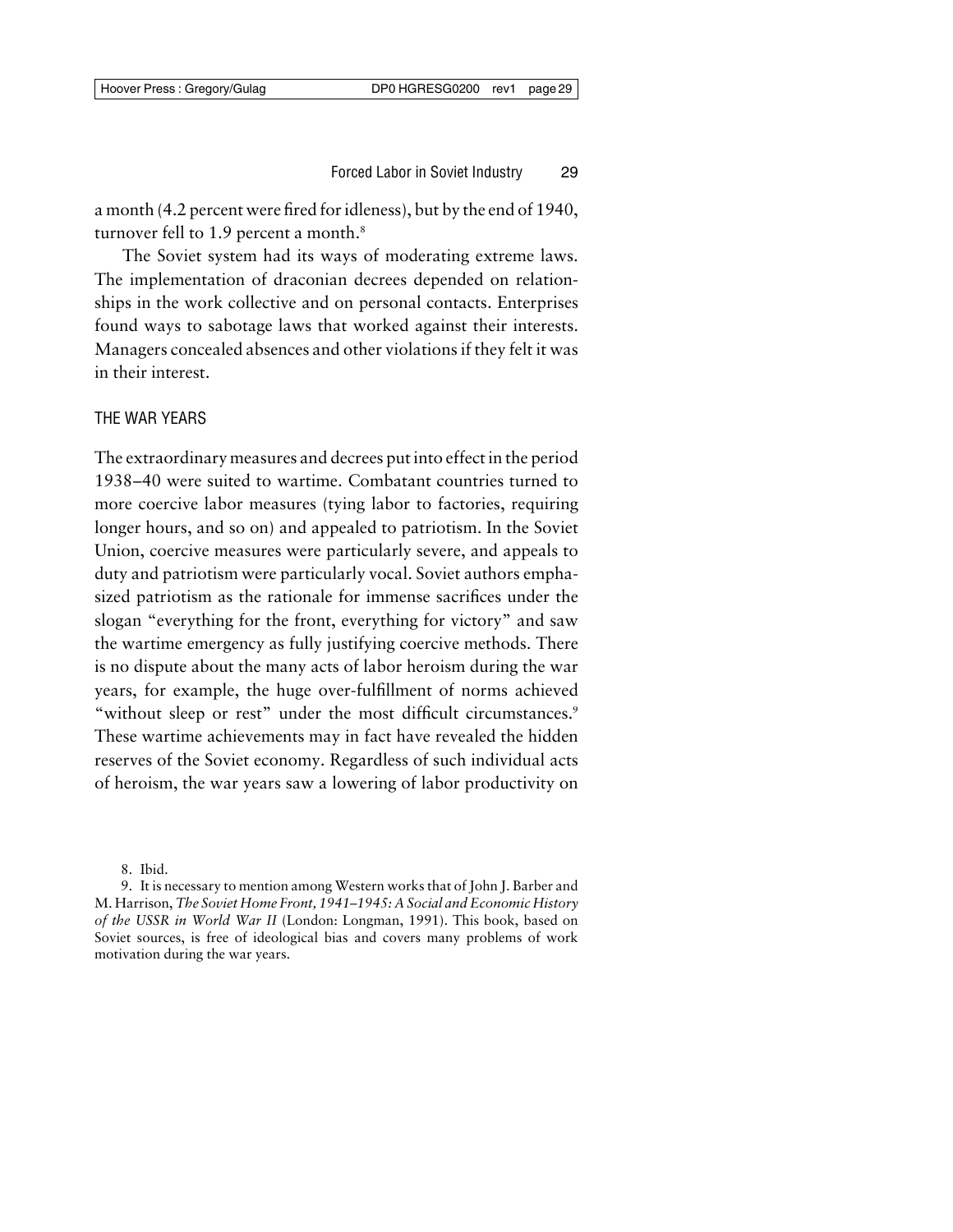a large scale as mobilized, qualified male workers were replaced by female and youth workers, and factories were evacuated to the east.

Stalin was not content to rely on patriotism but counted more on coercion and force, although the combination depended on the situation in the country and on the front. On November 30, 1941, the Committee for the Distribution of Labor was formed within the Council of People's Commissars to mobilize and redistribute labor resources. The February 1942 law of mobilization of men from age sixteen to fifty-five years and women from age sixteen to forty-five years brought some 12 million women and youth workers into factories and enterprises. The share of women in ferrous metals, a traditional male occupation, rose to 39 percent in 1945.10 Some 2.1 million persons were subject to mobilization calls in schools of labor reserves. In 1941, about 826,000 were called; in 1943, about 771,000; in 1944, about 50,000; and in 1945, about 25,000.11

Rationing, which was reinstated at the start of the war, became more differentiated as the war progressed. A large number of norms for bread, meat, clothing, and shoes were established, with soldiers at the front receiving the highest norms. The norms of home-front workers depended on their priority. The lengthening of the workday and workweek meant that workers spent most of their time in the factory, where they were fed, provided with goods, and even slept. The 1945 volume of centralized consumer goods was thirteen times the prewar level.<sup>12</sup> The production of necessities fell and what was left over was reserved mainly for use at the front. Clothing, footwear, matches, kerosene, soap, and so forth, disappeared from state stores, and free market prices rose through the roof. Widespread corruption within the rationing system required the Defense Council to approve a decree on January 23, 1943, against the misuse of

<sup>10.</sup> *Rabochi Klass Nakanune i v Gody Veliko Otechestvennoy Voiny*, p. 353.

<sup>11.</sup> Ibid., 354.

<sup>12.</sup> Ibid., 407.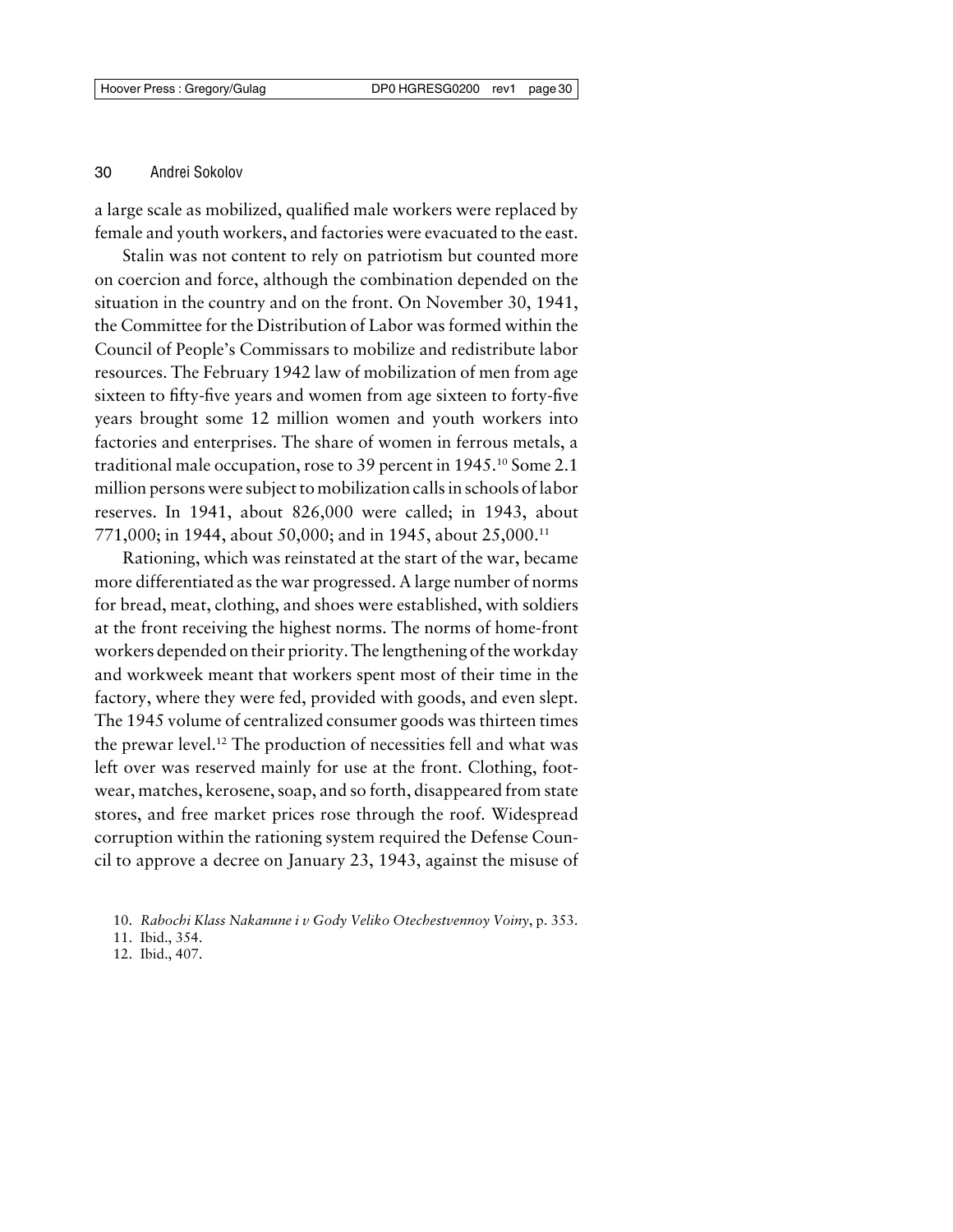supplies in the official supply system, and special controllers were put in place whose activities were regulated by trade unions.

Most made do with what they had before the war. Rationing provided only minimal subsistence, but in besieged Leningrad supplies were considerably lower, and workers in Leningrad and elsewhere had to cover their minimal needs on the "free market." Accordingly, money wages maintained their value. In 1944, the average wage was 573 rubles a month, and in ferrous metals it rose as high as 697 rubles. In 1940 the premium share of compensation for engineering technical workers rose from 5 percent to 8 percent for workers and from 11 percent to 28 percent for engineering technical workers.13

On December 26, 1941, enterprises producing for the military were placed on a militarized regime. Unauthorized departures were judged not by People's Courts but by military judges. Absences from work and malicious idleness were considered as "deserting from the labor front" and could mean sentences in the Gulag of from five to eight years. Negligence leading to major accidents could be punished by execution. Punishment statistics (see Table 2.1) reveal that 121,090 workers were punished under the December 1941 law in 1942, 383,000 in 1943, and 93,000 in 1944. After the application of a military regime in transport in the spring of 1943, 50,000 transport workers were punished in the period 1943–44.14 As the war moved toward its conclusion in late 1944, the number punished under these laws fell, and a decree of the Presidium of the Supreme Soviet of 30 December 1944 declared an amnesty for those who had left military factories if they voluntarily returned to their work. According to correspondence from Molotov to Stalin, some two hundred thousand "labor deserters" had been sentenced in absentia

13. Ibid., 405–406.

14. V. N. Zemskov, Ukaz. soch., p. 45.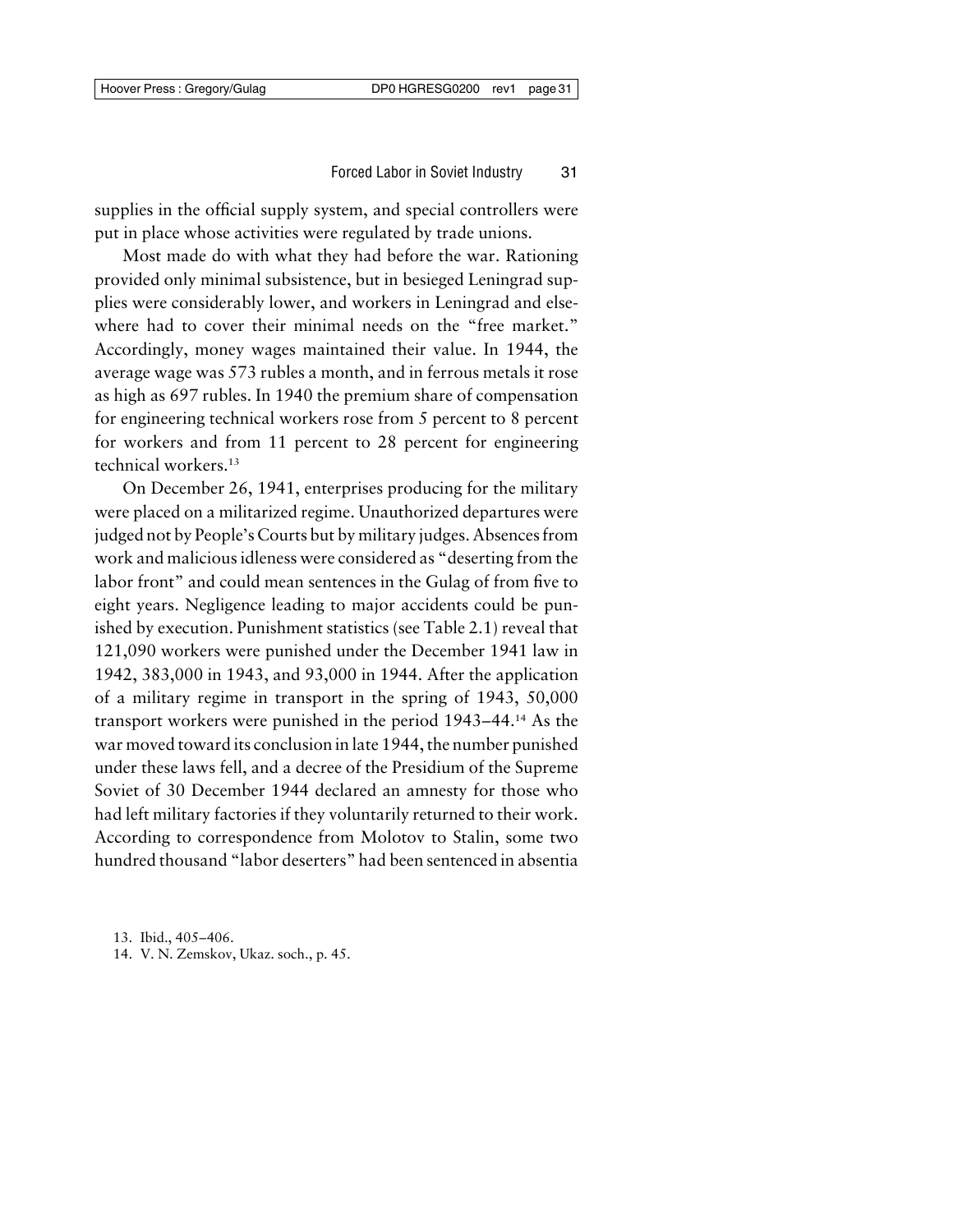and were on the loose.<sup>15</sup> Many of these deserters were young graduates of vocational schools, who justified their absence by the need to care for elderly parents or the family plot. To prove their case, they submitted letters from relatives, neighbors, and hospital officials. Many of these deserters were indeed working, only not at the place of employment designated by the state. Therefore, these punishment statistics do not reflect labor discipline in production but the priorities of state policy in allocating labor.

The principal legal basis for punishing violators of labor discipline remained the law of June 26, 1940, which besides imposing work sanctions and possible imprisonment reduced pay and food rations by 25 percent. In 1942, some 1.3 million workers were subject to these sanctions, and 297,000 were imprisoned from two to four months (see Table 2.1). In 1943 and 1944, some one million workers were punished each year, including some 160,000 who were imprisoned. In May of 1945, Germany was defeated, but sanctions continued to be imposed. Even after Germany's defeat, 942,000 workers were punished, including 117,000 who were imprisoned. Military laws also remained in force, and about 93,000 people were convicted according to the law of December 26, 1941 (see Table 2.1).

# THE IMMEDIATE POSTWAR YEARS: REALITY VERSUS EXPECTATION

The aftermath of World War II was more difficult for the Soviet Union than for other countries. Its formerly occupied territories had been destroyed and turned into wastelands. The consequences of war were seen in the run-down capital stock as well as the deteriorating buildings. Reconstructing the economy and placing it on a civilian footing demanded substantial investments in the absence of

15. Ibid., 46.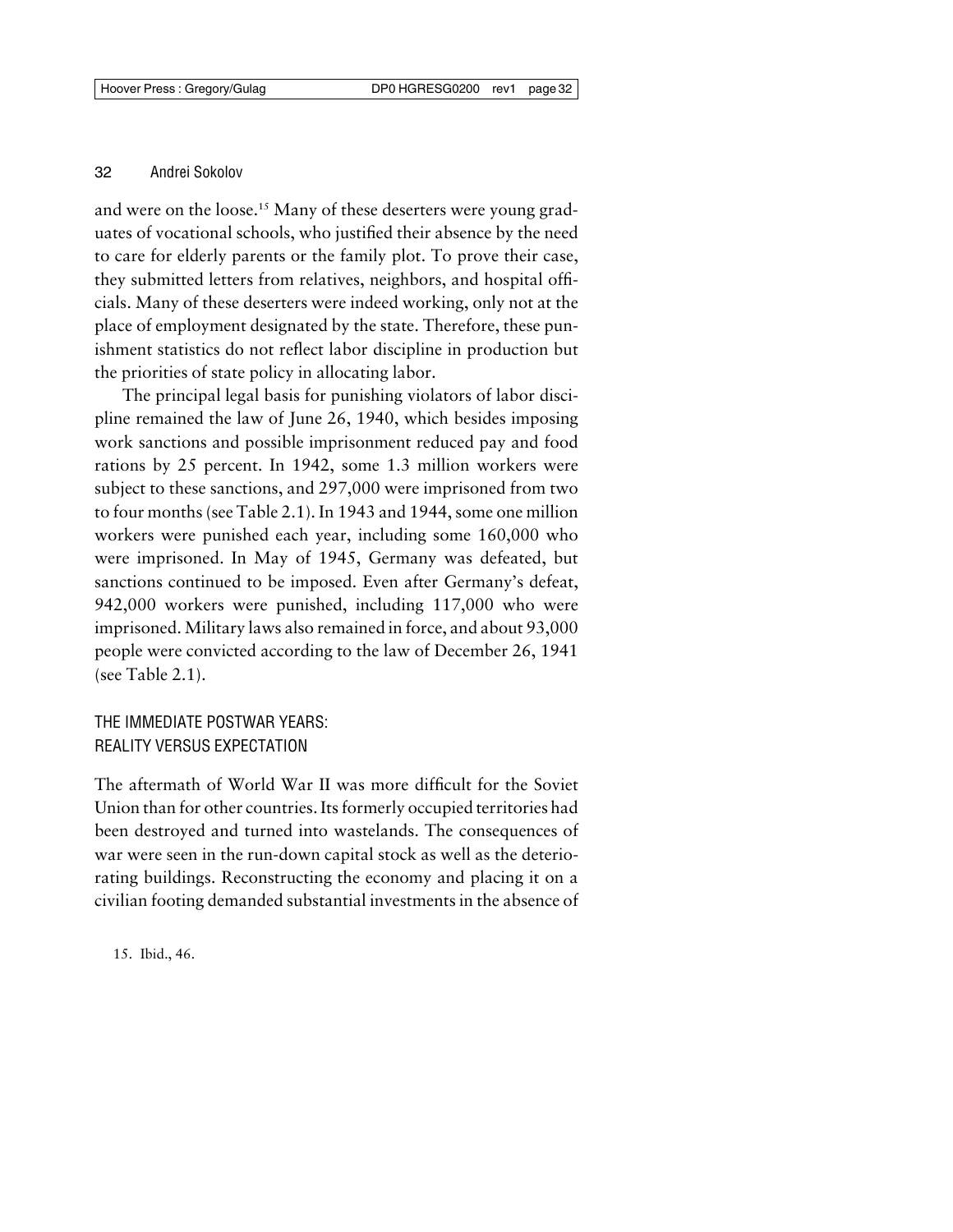economic reserves. More than 20 million people had been lost in the war, not counting the millions of war invalids and physically handicapped. The government had to establish orphanages and create pensions for the tens of millions of invalids and widows. The prewar social order had been torn apart by the loss of life, the millions of children without parents, and the deterioration in living standards. Social ties collapsed, and criminality and banditry were rampant. The population continued its wartime mentality, although the enemy had been vanquished, and the rhetoric of the cold war created the image of a new enemy, American imperialism. The armed forces continued to occupy a special position of authority. Society remained to a great extent mobilized, and the idea of a new peacetime society only slowly entered the consciousness of people. Many problems continued to be resolved by coercion and force, requiring an "iron hand" to restore order.

On the labor front, the Soviet Union emerged from the war with a wide gap between reality and expectations. Workers and their families felt that they deserved to live not only better than in the wartime years but also better than before the war. Such a feeling was particularly widespread among the 8 million soldiers and officers who were being demobilized to return to "peaceful and productive labor." Many were intent on careers other than hard labor in factories and collective farms, under the motto: "The people should decide which direction is better to take." For returning soldiers, the impression they had received of the higher living standards in Germany was overwhelming. Those who wanted to attend universities or to live in Moscow had to grapple with the internal passport system. Those who received official permission to live in Moscow were assigned to dormitories; others found places "in corridors" occupied by thieves, bandits, and the poor. In such an explosive situation, it was a blessing that few weapons remained in private hands.

The politics of labor in the postwar years was influenced by the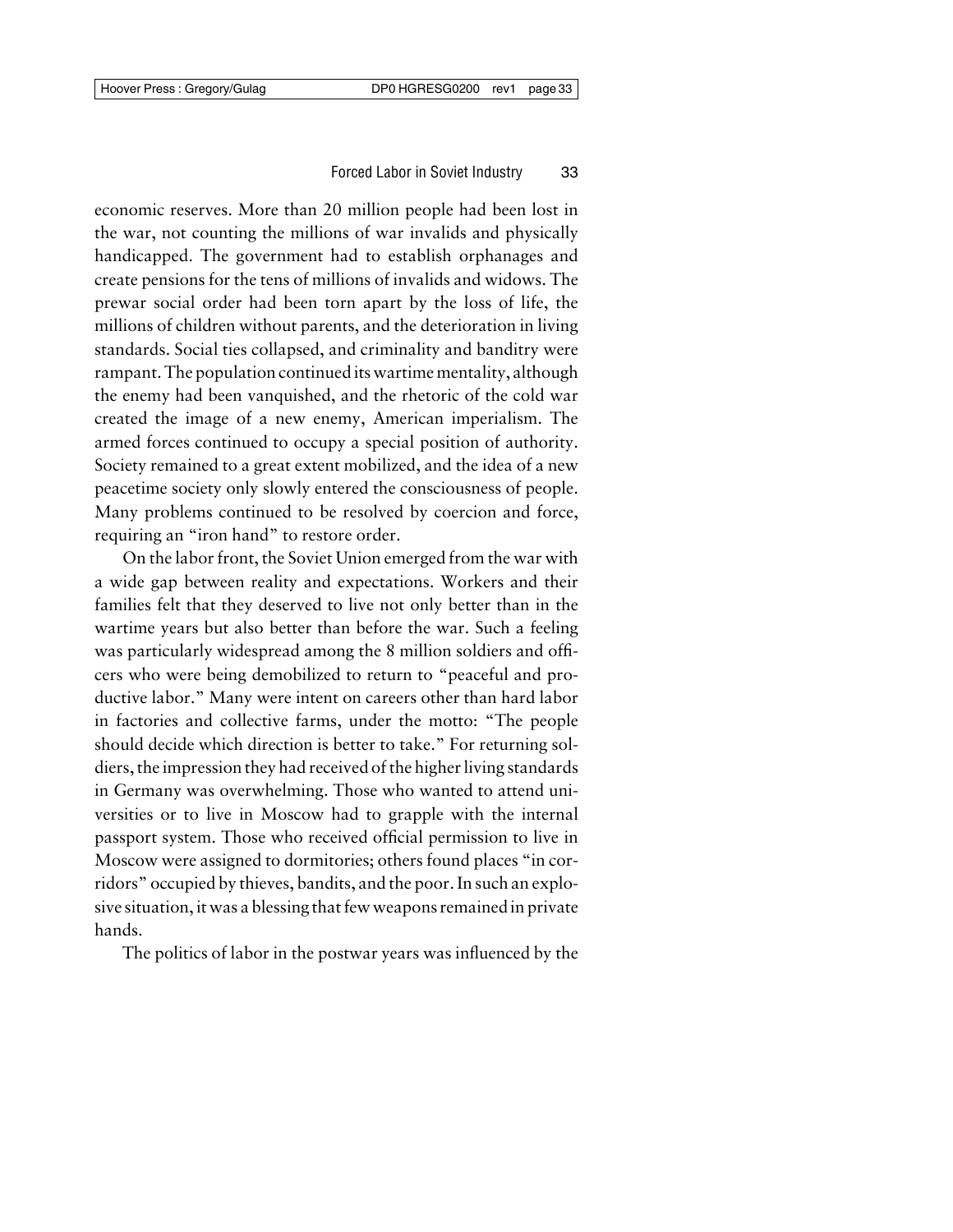public's dissatisfaction with living standards and working conditions, as shown by letters to political authorities and by questions asked during meetings and lectures.16 A female worker in a Moscow plant wrote: "We worked hard throughout the war; we awaited the victory and counted on better conditions. The opposite occurred. They lowered our salaries and we receive pennies. It is time to think about the workers."Many letters sounded the leitmotiv: "Less chatter about the needs of workers, more about our real concerns." Collective farms were described as "souring organizations," from which all above-plan production was taken. And again: "Everybody is running away from the villages." Lecturers at factories in Moscow were asked: "How can you explain that German prisoners of war are receiving twice as much bread as those of us in need?" "Why is it that unemployed people in the West live better than we do who are working?" "What good is socialism when life is getting worse?" A letter to authorities reads: "My husband is an engineer. He gets 900 rubles per month and he cannot support a family of three.What does this say about workers with even larger families?" A letter, signed by Ivan the "son of a rat" (Ivan Krysovych) to emphasize his extreme poverty, complained that his application for boots had been turned down three times, and he promised to hang himself if turned down again. A female worker in Moscow was arrested for distributing a song titled the "Urban Toast" (a play on the famous "Village Toast"), which replaced "Be healthy, live a rich life" with "Be healthy, live a rich life / As much as is allowed by our salary / But if our salary does not allow you to live / Well no one is forcing you to

<sup>16.</sup> New documents from archives regarding this topic were included in the monograph of E. Yu. Zubkov, *Poslevoennoe Sovetskoe Obschestvo. 1945–1953 gg. Politika i Povsednevnost'* (Moscow, 1999). Many documents were published about postwar life, such as "Moskva Poslevoennaia. 1945–1947 gg. Arkhivnie Dokumenty i Materialy" (Moscow: Mosgorarkhiv 2000). Although the situation in Moscow had characteristics particular to metropolitan areas, the situation was common for the whole country.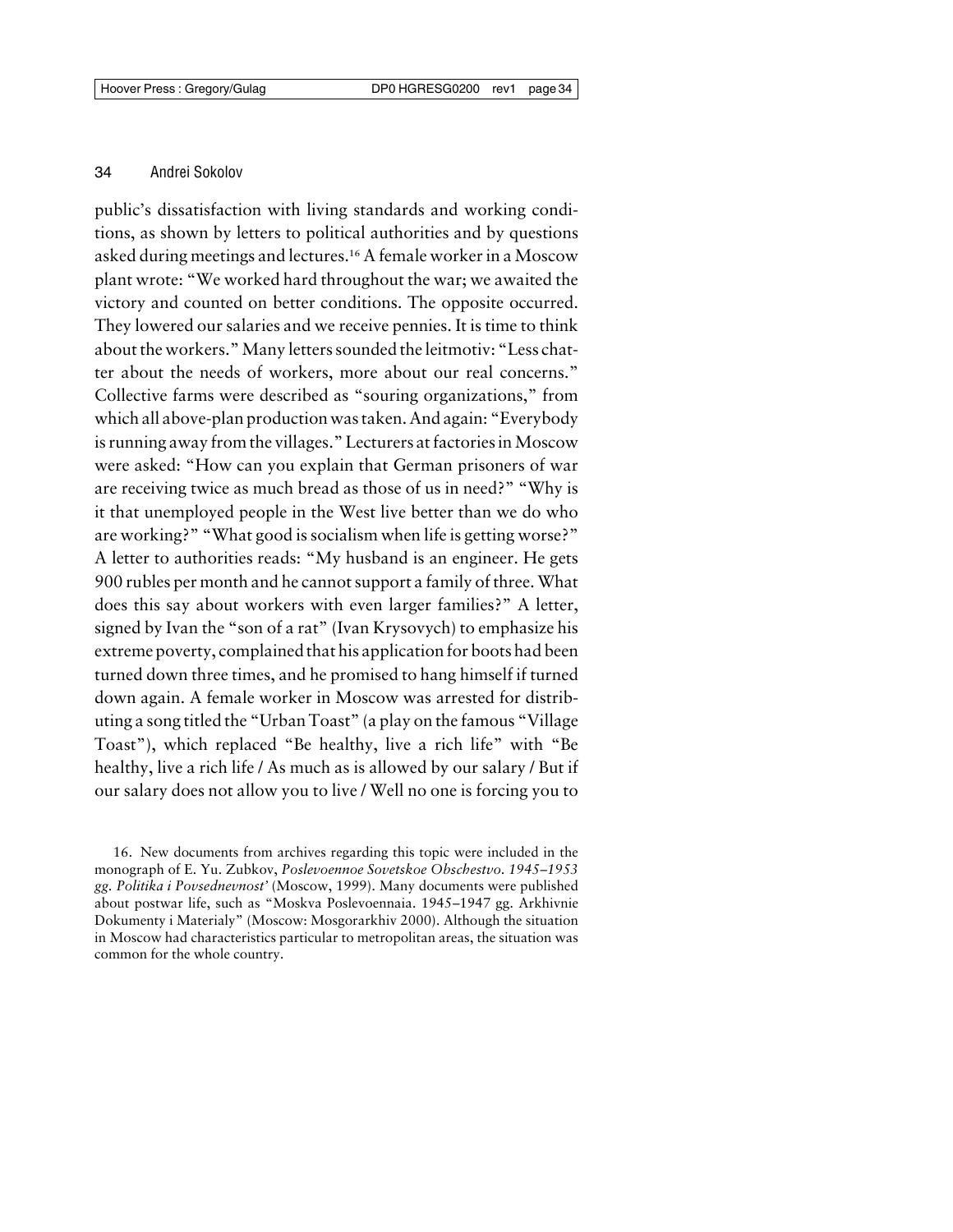survive." The attention of security organizations was attracted by one worker who, although earning eighteen hundred rubles a month, refused to buy obligatory state bonds, declaring: "When I am able to live well, then I'll sign up." Another worker wrote: "We are not lazy. We are working with all our might but they don't give us enough to live let alone to survive. It is not insulting when they reward scientists who are of value to society, but it is terrible when they give jazz singers the right to eat to their fill."17 Although rationing remained in effect, workers complained that they had to buy all their goods in the market: "Commercial stores are full, but rationed goods are the worst products." "We can't even buy potatoes; what use are coupons?" Supply officials were accused of gluttony at the expense of workers' empty stomachs. Instances of large-scale corruption among supply officials were reported in large factories such as the Moscow Electrical Lamp Factory.18 Two hundred vocational students in the Tagan region refused to eat in the school cafeteria, complaining that they could not eat one more bite of cabbage. "This is not a strike but a request to be fed."19 An inspection revealed that the menu indeed consisted only of cabbage dishes.

The monetary reform of December 14, 1947, returned the economy to a more normal postwar footing. The old currency was exchanged for a new currency at the rate of ten to one, and only limited sums could be converted, thereby liquidating savings, such as those of a worker who had saved one thousand rubles to buy a coat.20 Prices of rationed goods were raised close to those in commercial stores; fewer and fewer products were rationed, and the stimulus to work returned. According to one worker: "Under

17. Ibid., 111, 195, 277, 390.

18. Ibid., 390.

19. Ibid., 111.

20. Ibid., 277.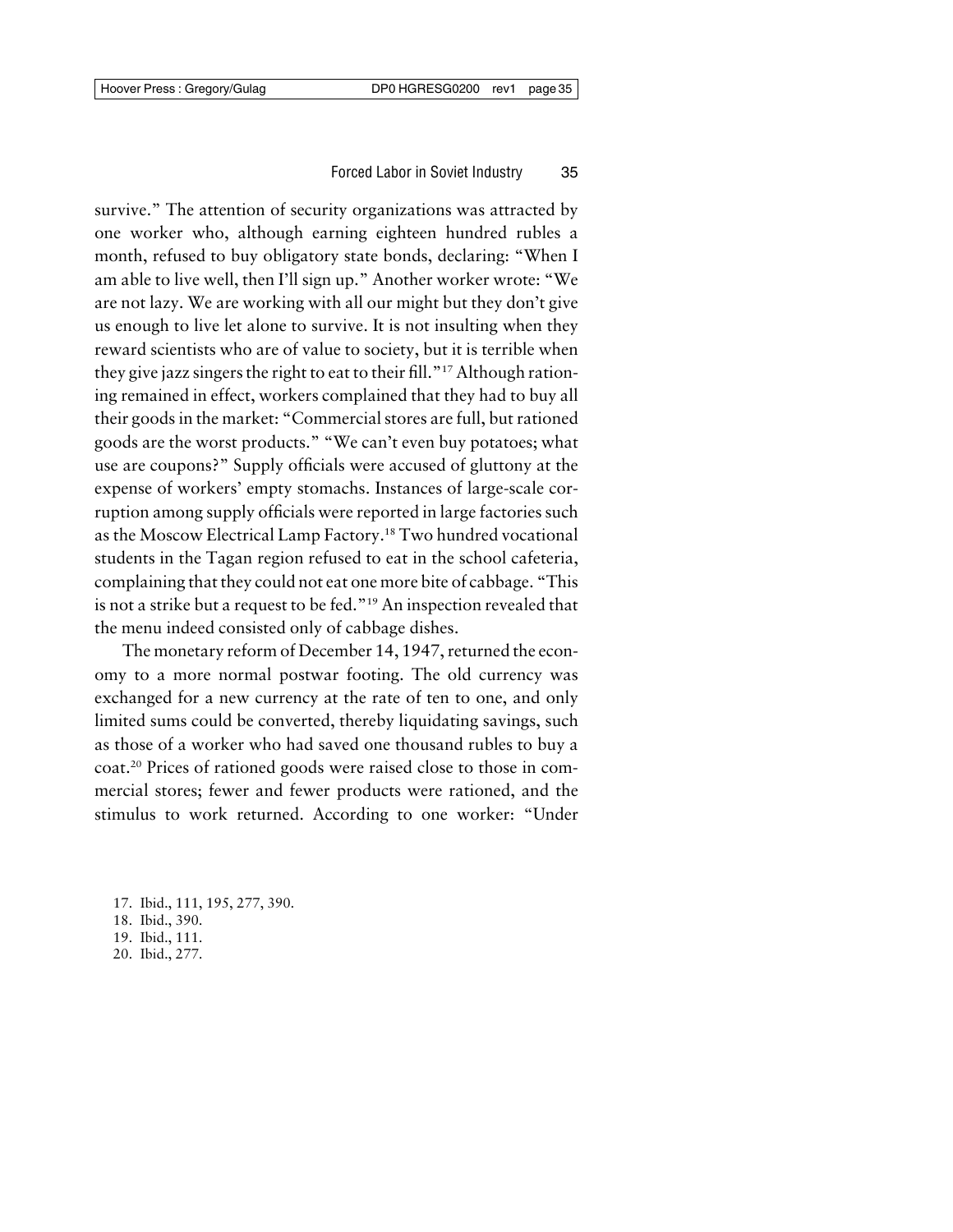rationing, you bored yourself eating a few pieces of white bread; now you can eat until you are full."21

The public's clamor for a better life extended to demands for a better life in the workplace. Although the war had ended in the spring of 1945, the harsh labor laws of the late 1930s and war years remained on the books. Appeals for their repeal were common. Among the most "poisonous" questions posed at worker meetings were: "When will we be allowed to change freely from one enterprise to another?" "When are mobilized workers from other regions free to leave?" "Will the law about criminal punishments for tardiness be repealed?" "Is a new labor law in the works?" "Will the authorities penalize those workers who wish to work out of the home?" There were demands to "get rid of the laws and decrees that either directly or indirectly enslave our labor." Former soldiers who had been in Germany wrote: "There there is real freedom. But our workers did not fight for freedom for themselves but for oppression." One worker expressed himself as follows: "I want to work. I want to go to another factory as a sign of protest against Soviet serfdom. Give the worker free labor."<sup>22</sup>

Notwithstanding the public mood, Stalin's labor policy remained contradictory. The Council of People's Commissars decree of June 21, 1945, eliminated the lengthened workday and multiple shifts but also reduced the bonuses for plan overfulfillment that had allowed technical workers to earn two to three times their base salary. As the economy shifted to peacetime, production fell in factories not suited to civilian products, and workers complained of falling wages, lack of work, and irregular payments."23 Mobilization as a source of labor began to erode. In May of 1946, about 203,000 mobilized, repatriated, and evacuated workers worked in

21. Ibid. 22. Ibid., 111–112. 23. Ibid., 380.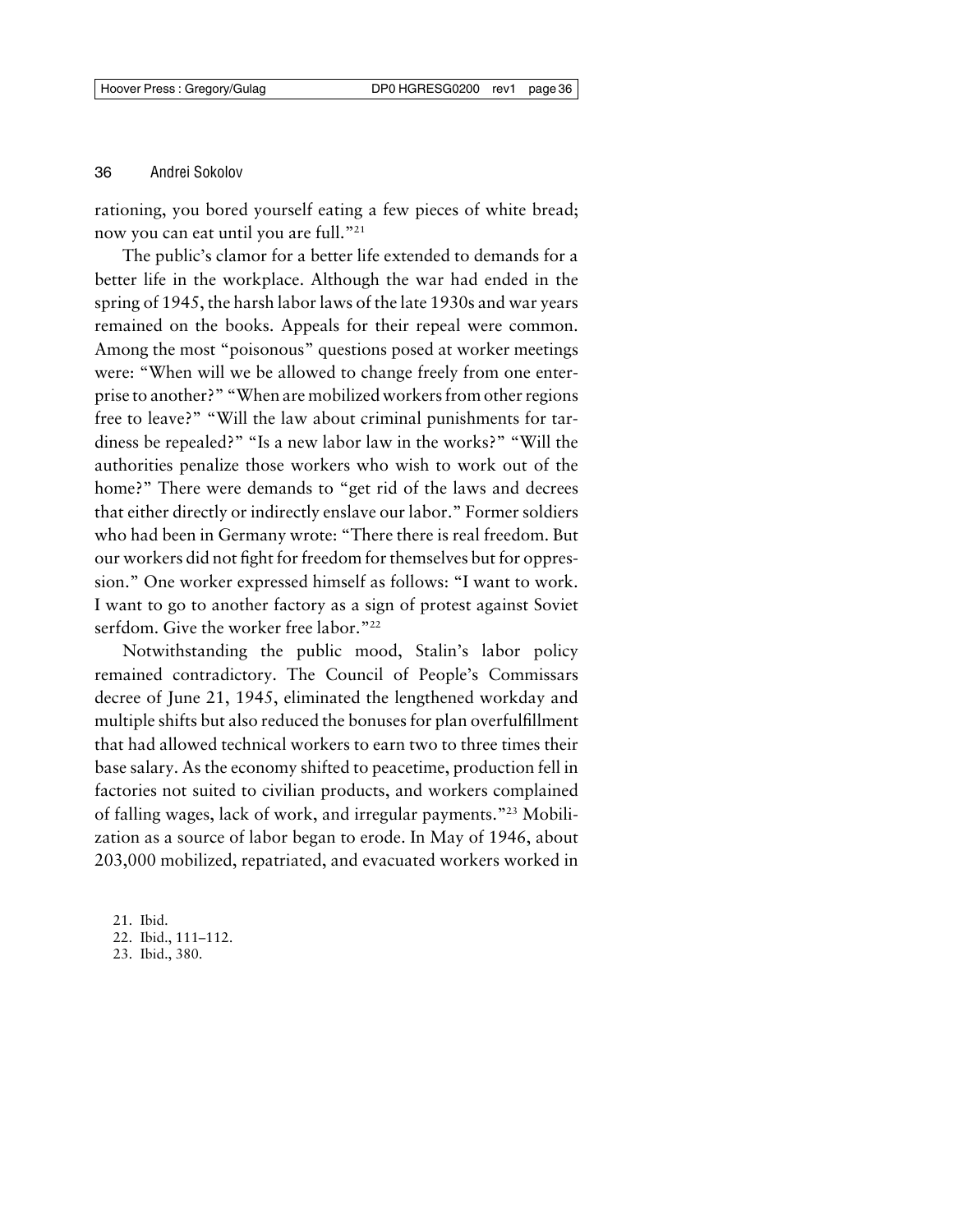ferrous metallurgy, constituting 25 percent of its labor force; 10 percent of those were mobilized from vocational schools, and 6 percent were Gulag inmates. By the end of 1947, the share of mobilized workers in ferrous metallurgy fell to 14 percent, while the share of "nonmobilized" labor rose from 59 to 72 percent.<sup>24</sup> In 1946, some 1.5 million workers were supplied to enterprises and construction sites by organized recruitment, which was especially prominent among demobilized soldiers. But by May of 1947, organized recruitment was transferred to the ministry of labor reserves, and only four hundred thousand workers were recruited by this means. In March of 1955, the Presidium of the Supreme Soviet eliminated mobilization and organized recruitment as a way of organizing the labor force, but the organized placement of graduates continued. In the period 1946–50, 3.4 million young people acquired specialized training in specialized schools and were placed in enterprises for obligatory terms. Disappointed by their work, they found ways to extricate themselves from their obligations. The premature turnover of graduates was severe enough to warrant the Decree of August 2, 1948, which put in place measures to battle the turnover of graduates of vocational schools.

The strict labor laws of the war years were retained in the first years of the postwar period. Moscow and Leningrad factories were removed from wartime regulations in March of 1947, and the regulations were then dropped from factories in other territories in July of 1948, but the draconian law of June 1940 remained in effect (see Table 2.1). Turnover remained the scourge of Soviet employers, despite the fact that the antiturnover decrees remained intact. Turnover peaked in 1947, when it reached 64 percent of workers per year in construction, 54 percent in coal mining, 40 percent in the oil industry, 36 percent in metallurgy, and 34 percent in light industry. Difficult work and living conditions promoted labor turnover,

24. *Promyshlennost' i Rabochiy Klass SSSR*, p. 220.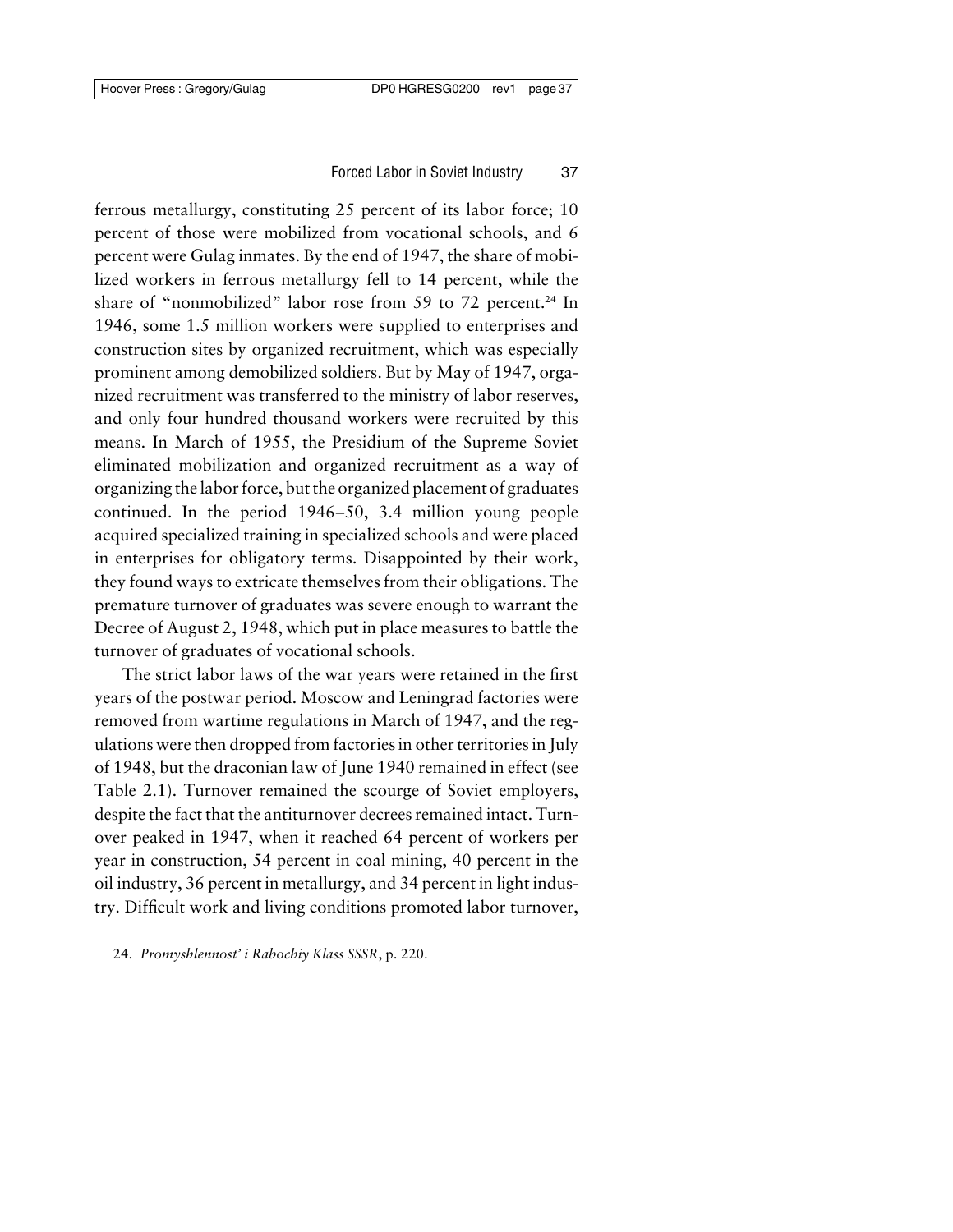which accelerated during the famine of 1946–47. The postwar displacements and continued high turnover rates even called forth a temporary harshening of criminal punishments. In 1949, almost a quarter million workers were subject to criminal punishment for unauthorized absences, laziness, and idleness; however, the number of fines fell during the same period by half.25

Appeals from workers, from their superiors, and from judicial workers finally led to the decree of the Presidium of the Supreme Soviet of July 14, 1951, "About the replacement of judicial responsibility of workers and employees for idleness, except in the case of multiple and extended absences with disciplinary and social actions," which reduced the number punished under the June 26, 1940, law to 180,000 (as compared to hundreds of thousands earlier).26 In April of 1956 the law was dropped entirely. With the passage of the April 1956 law, the post-Stalin leadership turned decisively from "sticks" to "carrots" in the workforce as the harsh work laws of the period 1938 to 1940 faded into memory.

The rampant criminality of the early postwar years turned the attention of authorities from work discipline to theft of personal and state property. A campaign against the burgeoning postwar criminality and theft was initiated by two laws of June 4, 1947, that strengthened the protection of personal and social property. Convictions carried terms of five to six years for the theft of personal property, ten to fifteen years for banditry, seven to ten years for theft of state property, and ten to twelve years for group thefts. Punishments for nonreporting of crimes were set at two to three years. In the course of the campaign against theft, hundreds of thousands of people were sentenced, and for crimes committed earlier, sentences were raised. Chapters 1 and 4 reveal that almost

<sup>25.</sup> V. N. Zemskov, Ukaz. soch., p. 45. 26. Ibid.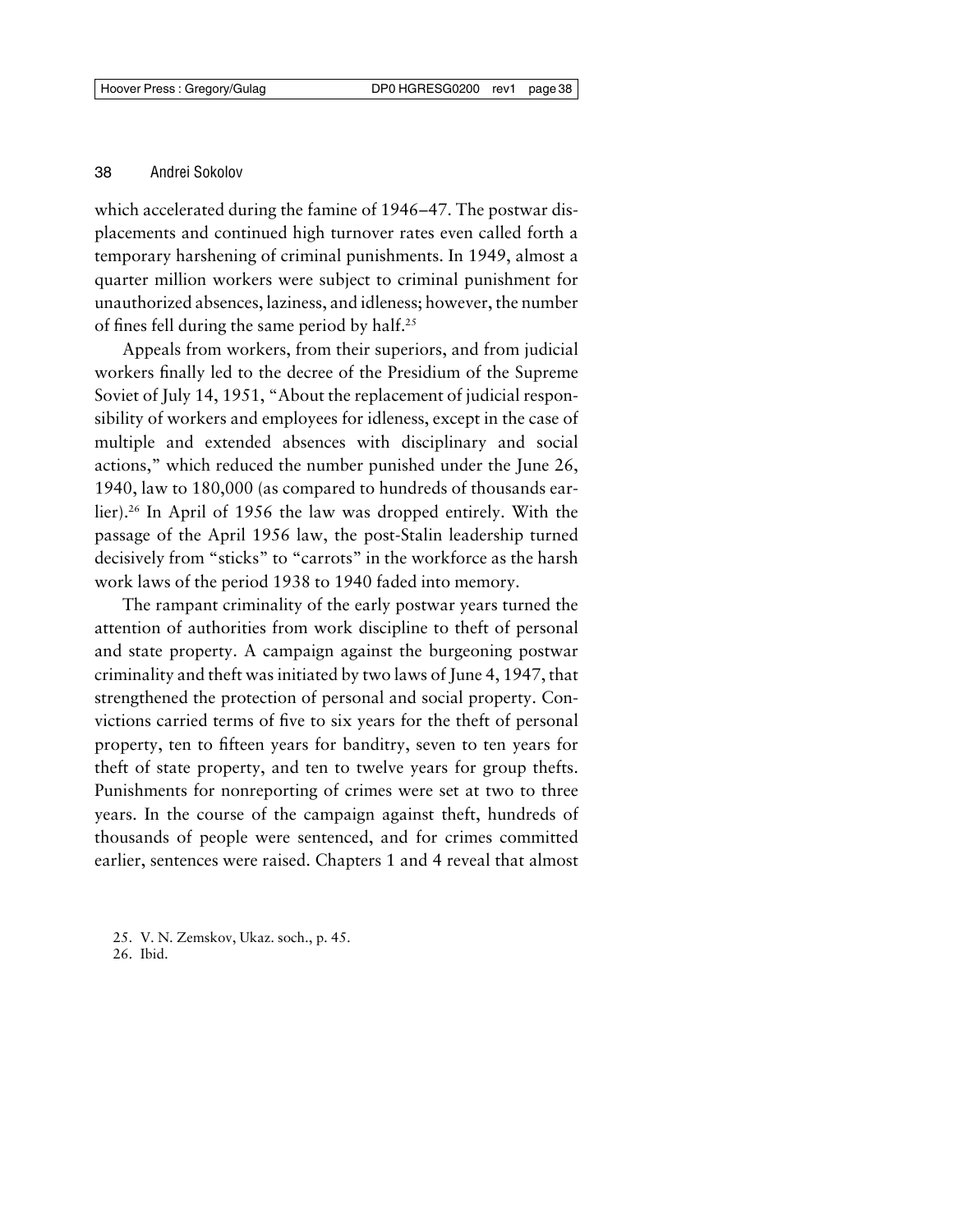a million inmates of the Gulag were sentenced under anticrime laws in the early 1950s.

### THE GULAG

This chapter has focused mainly on the "civilian" labor force of the Soviet Union, which constituted around 95 million people in 1950. It has said little about inmates of the Soviet Gulag, working in camps and colonies under harsh climatic conditions in remote areas, typically for no pay. Although other chapters deal extensively with the Gulag, we focus here on only a few points. Gulag labor, like "civilian labor," underwent changes in the war years. At the war's beginning, a number of large Gulag projects were wrapped up, and other projects were cut back. Many inmates were freed and dispatched to the front; others were sent into penal battalions. Many inmates also went voluntarily to the front, spurred by patriotic enthusiasm. Accordingly, the number of inmates in the Gulag system fell considerably. This reduction in numbers was supposed to be compensated for by a doubling of norms for those remaining. The workday was extended. Sickness and mortality rose because of increased work and worsening provisions. New forms of forced labor, such as labor worker columns and military construction units similar to those used during the civil war, were introduced.

Gulag administrators of penal labor, like their civilian counterparts, realized over time that coercion alone did not produce high labor productivity. To raise the effectiveness of Gulag labor required material incentive schemes and investments of scarce capital resources. The Gulag was at first expected to be a "magic wand" that would build major projects in short order, such as the White Sea–Baltic Canal in 1931 (see Chapters 8 and 9). However, it was discovered that the Gulag required equipment, skilled labor, experienced specialists, and better worker qualifications, all of which raised the cost of maintaining the Gulag. Labor productivity in the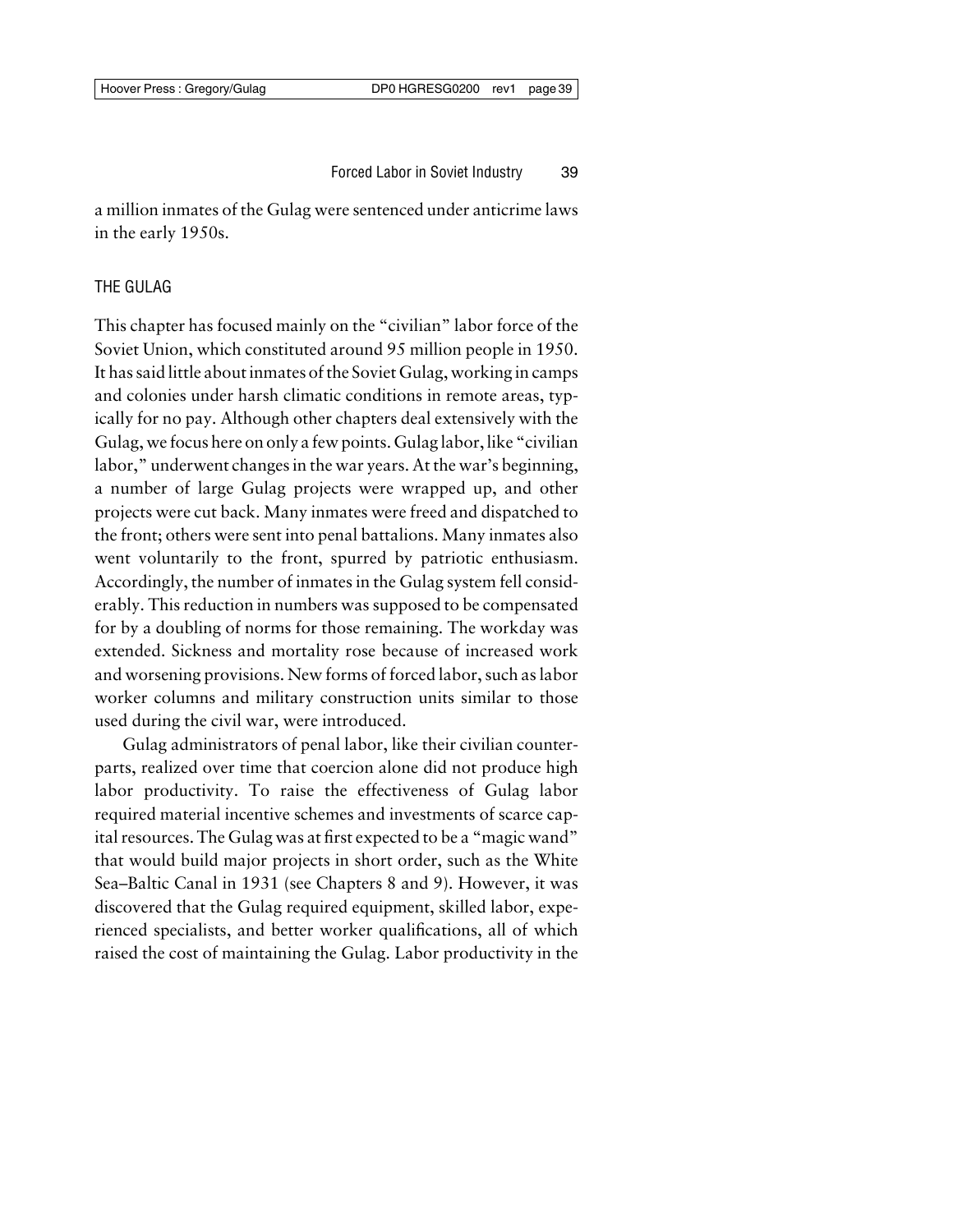Gulag's production administrations was only 50 to 60 percent of comparable civilian administrations. Economic methods for raising the motivation of prisoners began to be introduced. In November of 1948, the Council of Ministers decreed that Gulag workers were to receive wages, but only 30 percent of what workers in corresponding civilian branches received.<sup>27</sup> Gulag wages were composed mainly of bonuses and piece-rate payments. In the economic branches of the Gulag, tariffs and norms for the payment of labor were gradually raised throughout the postwar period, and an eighthour day was eventually established. By 1953, paid contingents in camps constituted 62 percent.<sup>28</sup> Those not paid included invalids, those refusing to work, and a few other classes of prisoners. The average monthly pay of prisoners was 324 rubles a month, of which they received 129 rubles after charges for their maintenance.<sup>29</sup> Perhaps even more important, a system of accounts *(zachet)* was restored for more than half of Gulag inmates by which prison sentences were reduced according to the number of days of overfulfillment of norms. Measures to raise labor productivity were generally not successful, although the term reductions for good work were considered effective. In the period 1951–52, not one production administration of the Gulag fulfilled its plan for raising labor productivity.<sup>30</sup> And the 1953 plan was characterized as unsatisfactory.<sup>31</sup>

The 2.5 million prisoners of war in Soviet camps in 1946 did not provide a great boost to production. Foreigners could not survive the Soviet Gulag. They were often sick, had high rates of mor-

31. *Gulag*, p. 670.

<sup>27.</sup> The newest publication of Gulag documents, including the third volume, shows that this decree provoked a series of normative acts that set the rate of prisoners' wages in individual camps and in the different industries of the Gulag economy.

<sup>28.</sup> *Gulag. 1918–1960* (Moscow, 2000), p. 667.

<sup>29.</sup> Ibid., 669.

<sup>30.</sup> *Sistema Ispravitel'no-Trudovykh Lagerey v SSSR, 1923–1960* (Moscow, 1998), p. 49.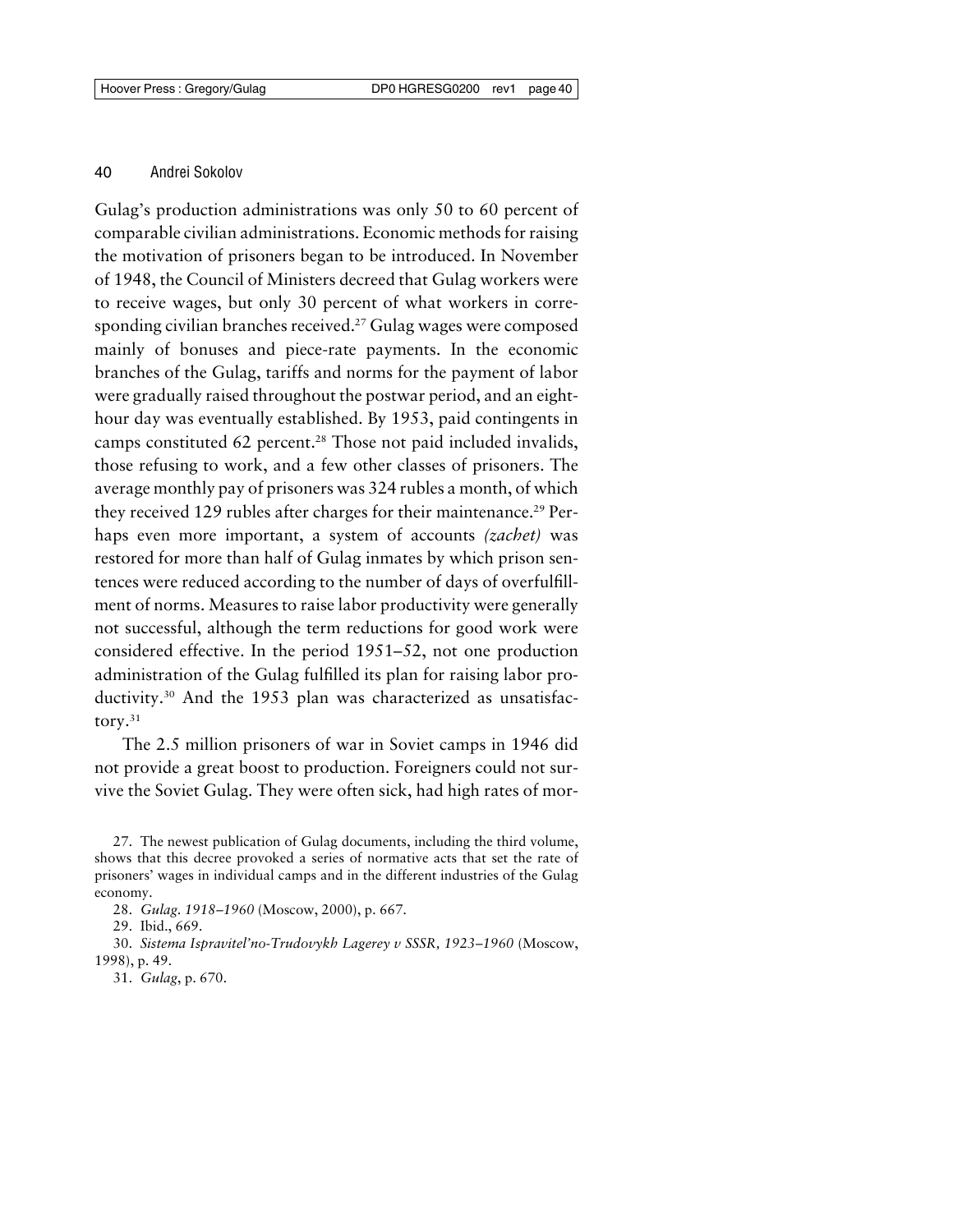tality, and showed little interest in work. International pressure also required that they be maintained at a higher standard of living than Soviet inmates were. Prisoners of war constituted a headache for the camp administration; and Soviet authorities attempted to rid themselves as quickly as possible of foreign prisoners of war. By 1949 there were only ten thousand such prisoners remaining, primarily those convicted of war crimes.

The Gulag experienced its apogee in the early postwar period. The number of Gulag inmates rose to 2.5 million in 1950.32 In the aftermath of war, camps filled with deserters, military criminals, collaborators with occupation forces, participants in national movements, and other real or imagined anti-Soviet elements. Half the inmate population was composed of those sentenced under the June 1940 law. The Gulag administration saw wisdom in separating political from criminal prisoners and created special camps for political prisoners. Camps were differentiated by security regimes. According to the decree about "working zones," the strictest regime with the highest security was reserved for the most dangerous criminals, but the equipment for strict security was deficient. Other prisoners worked without guards. Prisoners working without guards rose to 11 percent of all inmates in 1947 and continued to grow after that.

On the initiative of the minister of interior, L. P. Beria, the liquidation of the Gulag occurred quickly after Stalin's death in March of 1953. As someone who had been involved in the system for a long time, Beria was more aware of the real situation of forced labor, its ineffectiveness, its low labor productivity, and the unprofitability of colonies. Large gulag projects were first to be closed; the production administrations were abandoned; and a group of camps was closed down. On March 27, 1953, amnesty was declared

<sup>32.</sup> V. N. Zemskov, "Gulag (Istoriko-Sotsiologicheskiy Aspekt)," *SOTsIS,* 1991, No. 6, p. 13. Some experts add about three hundred thousand convicts plus those in transit.